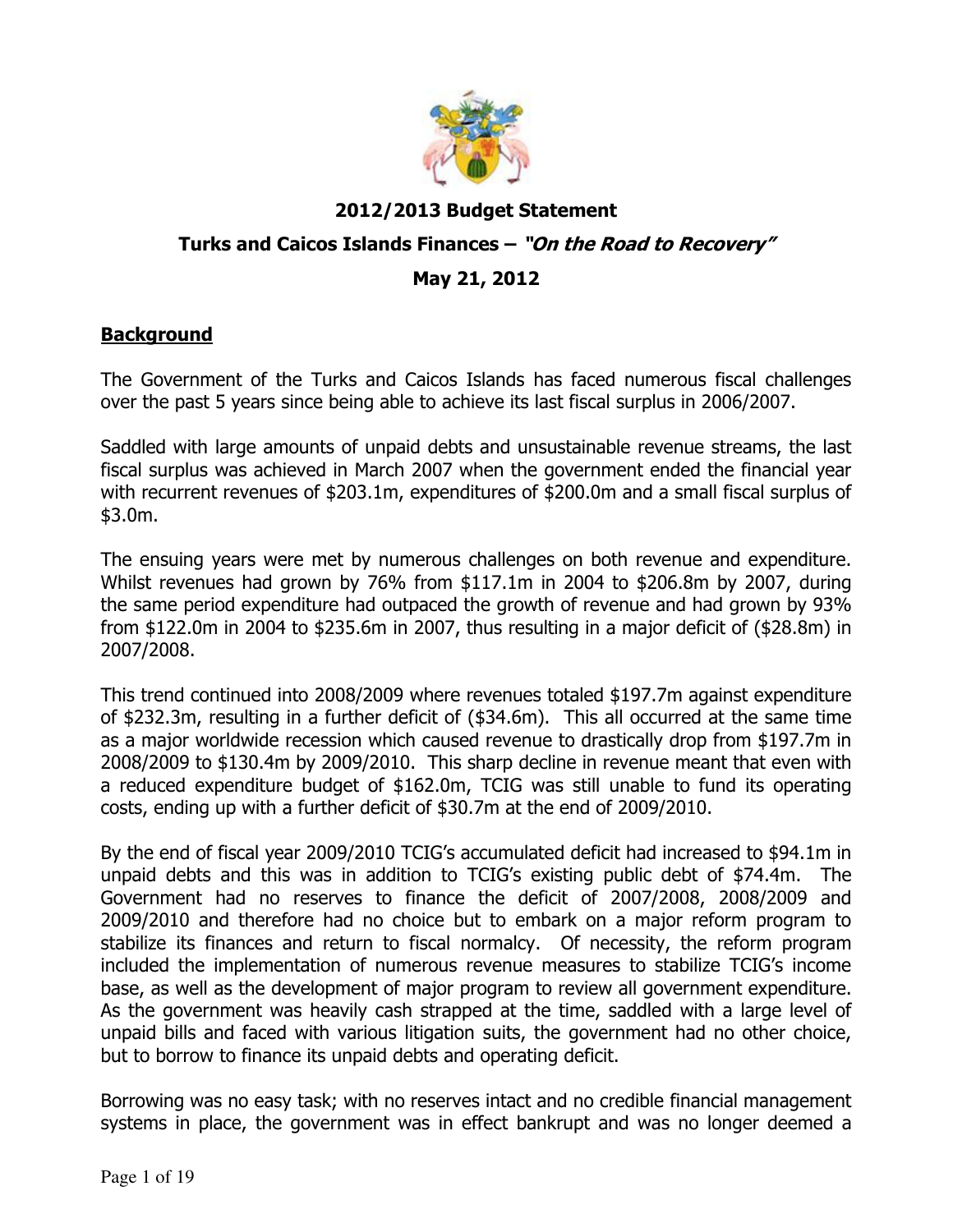credible entity by financial institutions. Because of this, the government had to seek the assistance of the UK Government which provided a \$260m loan guarantee.

As a result of the UK Government guarantee, TCIG is paying a very low effective interest rate of only 3.5% on the vast majority of its outstanding debt, reducing debt servicing costs by more than \$10.0m in 2011/12 compared with 2010/2011.

The loan guarantee allowed TCIG to access funds to pay its outstanding creditors, to finance the accumulated deficits of the past 5 years and to cover all other costs until TCIG was able to increase its revenue and reduce its operating costs, all with the aim of achieving a fiscal surplus by 2012/2013.

To this end I am pleased to say that TCIG has now made significant progress in repaying all of its known outstanding creditors; has substantially reduced its major operating costs including manpower, has put in place a proper financial management plan, including increased revenue collection and in order to make further progress towards achieving the milestones set by UK Government, is now able to present a surplus budget for 2012/2013.

This budget shows revenues of \$200.6m, expenditures of \$180.0m, contributions to the Development Fund of \$7.0m for additional Capital Programme funding, bond repayments of \$5.9m and an overall surplus of \$3.8m.

Expenditure on the Capital Programme of \$16.2m is much higher in 2012/2013 than the \$5.5m spent in 2011/2012 and includes key infrastructure projects such as the repairs to the North/Middle Caicos Causeway, construction of new buildings at the Ona Glinton Primary School and a new water RO plant for Grand Turk. Provided that the expectations underlying the budget are realized this will result in a substantial investment in various priorities throughout the country.

I must add that the hard work is not over; TCIG's fiscal position is now stabilized, but our country remains very heavily indebted. The coming years will continue to be challenging for the public sector, as TCIG targets paying down its debts to a level in 2016 at which it can finance itself directly from the private sector, without the need for the UK Government's loan guarantee.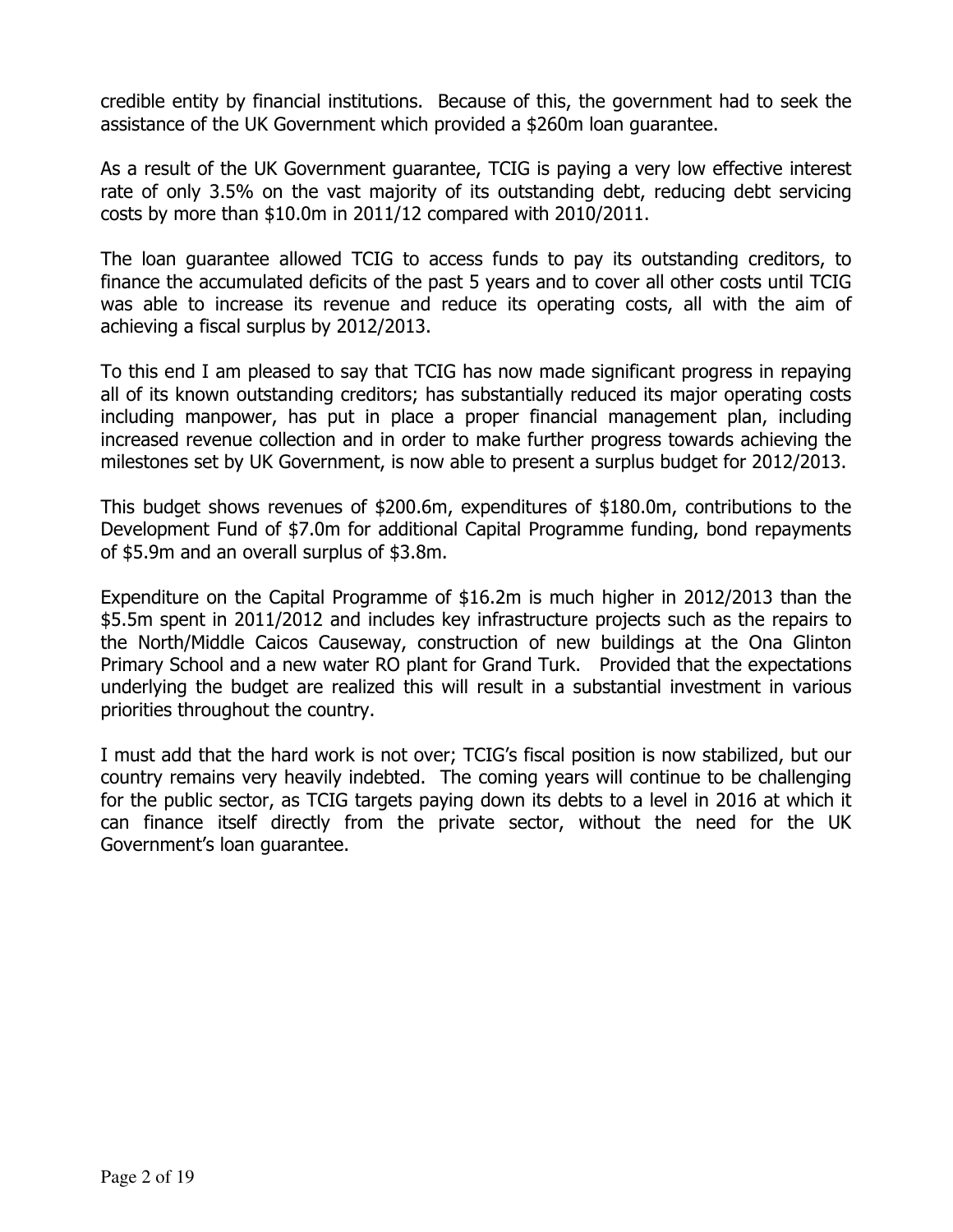# 2012/2013 Budget Overview

#### Revenue:

At the end of 2011/2012 total revenue stood at \$170.9m, including Fuel Tax of \$6.4m. This was above both budget and forecast.

The proposed revenue budget for 2012/2013 totals \$200.6m. This is an increase of \$29.7m (17%) over the previous year.

### Import Duty

Import Duty which continues to be the government's largest revenue earner, ended the 2011/2012 financial year at \$47.8m. The budget for import duties for 2012/2013 has been set at \$51.7m, which is an increase of \$3.9m (8%) over the previous year's actuals.

The increase over the previous years actual is mainly attributed to the decision that was taken in December 2011 to abandon the use of imperial gallons in the calculations of Customs Duties and to instead use US gallons. This had the effect of increasing duty charged on fuel and on alcohol by 20%.

The budget reflects the full year effect of the increases in 'Sin' taxes on alcohol and tobacco that were implemented in December 2011, as well as a small increase in revenue due to increased activity and better compliance. With the Asycuda World IT system now being in place, this should help the Customs Department to more easily detect fraud and it should also help to improve the delivery of customs services.

### Customs Processing Fees

Within the Customs Sector, Customs Processing Fees are also performing well, having collected \$14.0m in revenue in 2011/2012.

The budget for 2012/2013 includes CPF Fees of \$18.5m, which is an increase of \$4.0m (27%) over the previous years actual. The budget for 2012/2013 takes into account the full year impact of the 50% increase in CPF from 4% to 6% which was implemented on December  $1<sup>st</sup>$ , 2011.

CPF Fees are paid by all importers on all imported items, so certain businesses that currently do not pay full Import Duties due to concessions granted in their development agreements do have to pay CPF fees, which reduces a major area of tax loss.

#### Accommodation Tax

Accommodation Tax performed extremely well during the financial year where collection in this regard totaled \$33.1m.

The 2012/2013 Budget projects a \$3.8m (12%) increase in collections when compared with last year, resulting in a budget for Accommodation Tax of \$36.9m. The budget for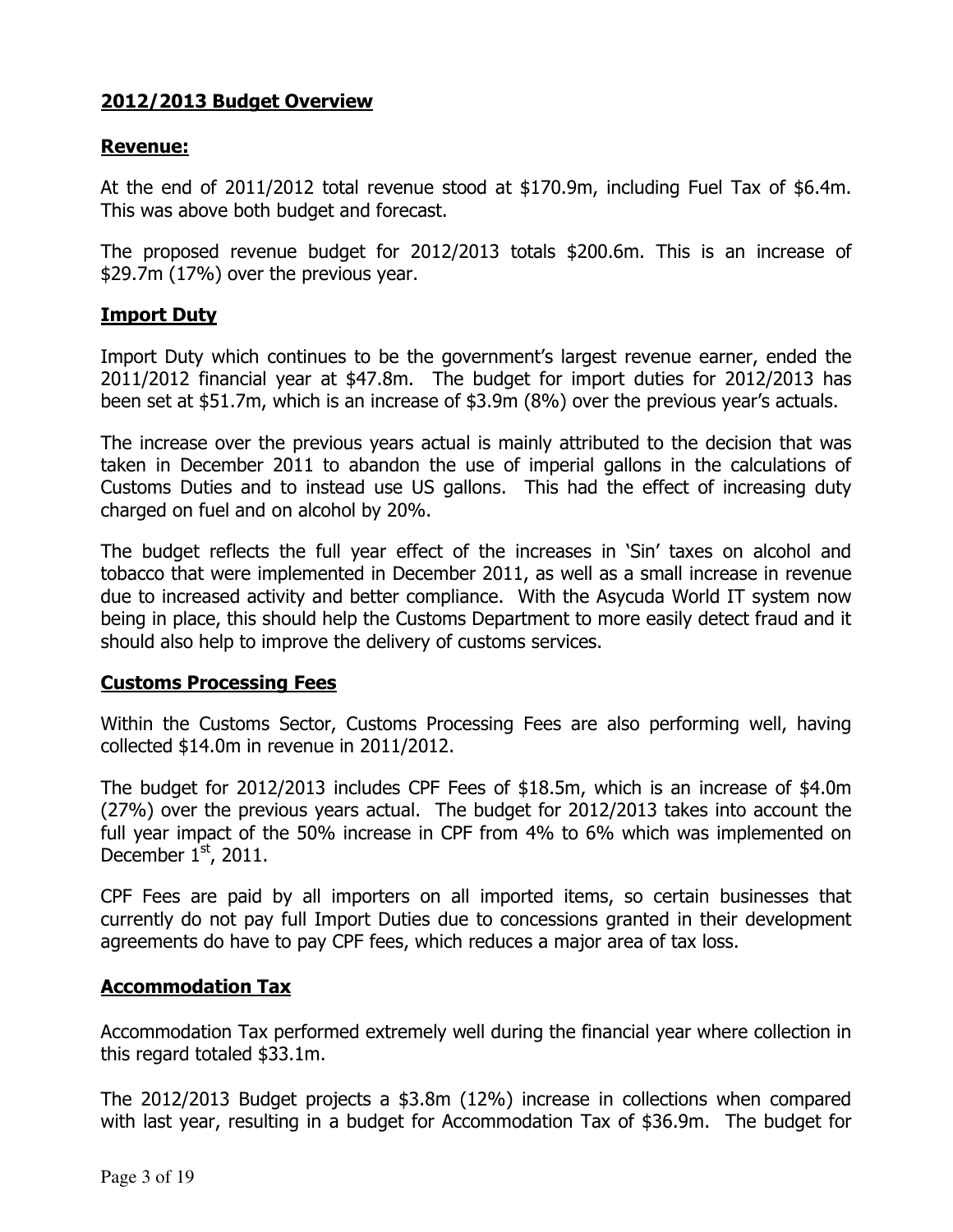2012/2013 anticipates a 10% increase in activity and a 2% increase that is based on expected improved compliance and enforcement. Strong tourist arrivals, additional airlift, less discounting of rates, increased numbers of condo rooms being added to the rental pool and better compliance are all anticipated in 2012/2013.

Despite a small decrease in arrivals during the month of March 2012, arrivals performed quite well in both January and February and the small overall decrease in arrivals during the first quarter of the year, had absolutely no negative impact on the revenues collected by government. In fact during the first three months of 2012 Accommodation Tax totaled \$11.2m compared to \$9.1m collected in 2011, which is an increase of 22% compared to the previous year.

The recent travel agent workshop (TACC) held during the week commencing May  $7<sup>th</sup>$ , 2012 revealed that not only are bookings strong for 2012/2013, but that in a lot of cases average daily rates are also once again increasing. This is demonstrated by the increase in collection during the first quarter of the year, despite an overall decrease in arrivals.

Travel experts: Expedia, Travelocity, US Airways Vacations, Jet Blue Vacations and Travel Impressions have already in the first four months of the year booked over 50,000 room nights for 2012/2013 and some travel agents have already in the first four months of the year booked in excess of 70% of the total amount of room nights booked last year. This of course will translate into additional funds being injected into TCI's tourism economy.

### **Stamp Duty on Land Transactions**

Stamp Duty on land performed exceptionally well during 2011/2012, where actual collection stood at \$14.9m against a budget of \$8.9m.

The budget for 2012/2013 of \$15.5m reflects a \$0.6m (4%) increase over the previous year. With the new Crown Land Bill being enacted and the new Crown Land Unit being opened, it is expected that Government Crown Land will shortly be re-opened to the public. This will help to spark further activity in the real estate sector, which is already beginning to rebound.

During the first month of the financial year Stamp Duty collection totaled \$2.1m with a total of \$2.6m having already been collected to date; this is quite impressive.

### Work Permit Fees and Travel/Residency Fees

The area of Work Permits was a challenge in 2011/2012. Here, total collection stood at \$10.2m against a budget of \$15.2m. This was largely due to the fact that the 35% increase in fees, that was budgeted to come into force in the first quarter of the last financial year, was not implemented until December 5, 2011. Thus the outturn for 2011/2012 only reflects 3 months collection based on the new fees.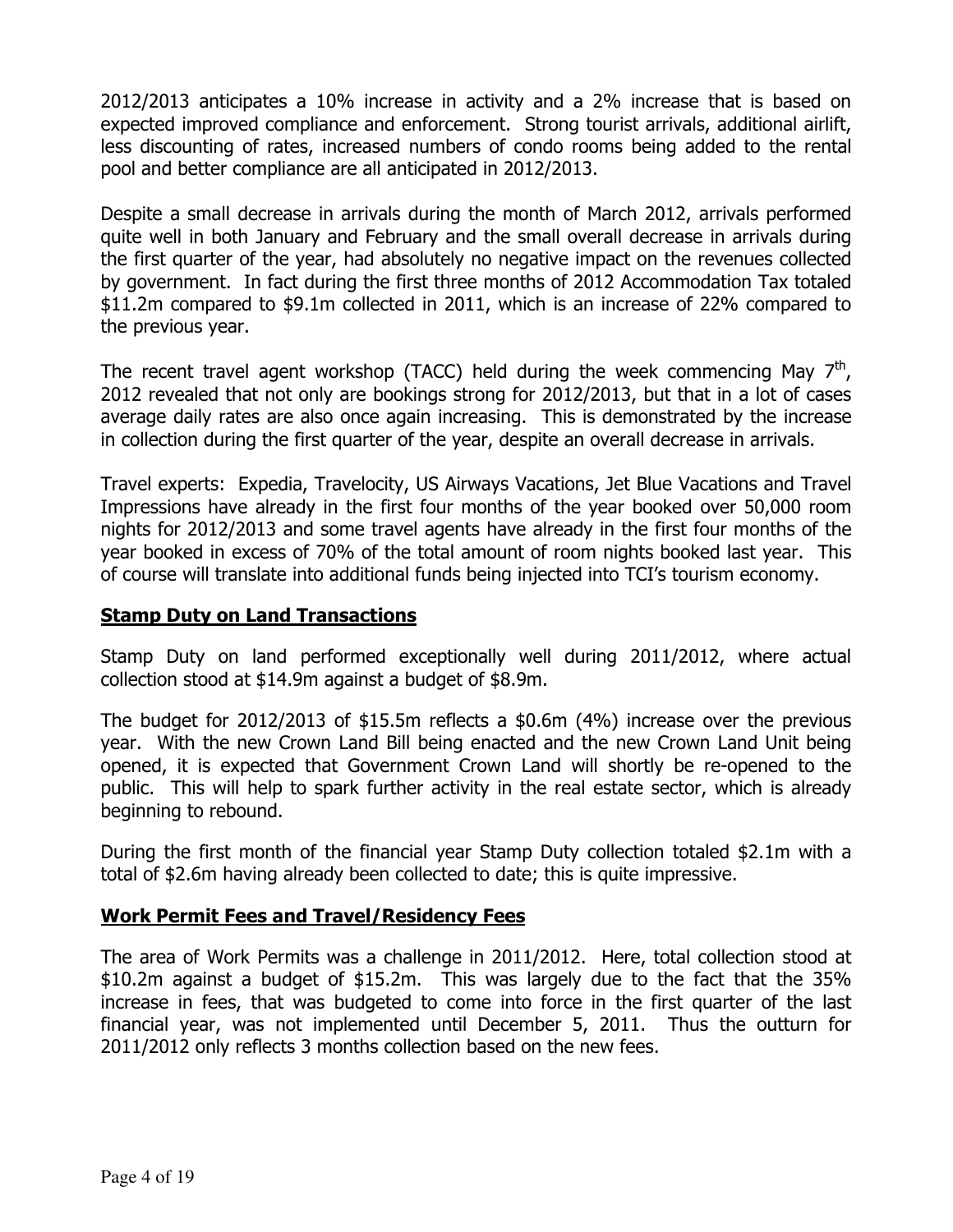The budget for 2012/2013 has been increased to \$14.0m to reflect the full year impact of the 35% increase in fees. It also anticipates more compliance activity by the rebranded Employment Services Unit, which was the former Labour Department.

With the new compliance unit being put in place, both employers and employees are being advised to bring their employment status up to date in order to avoid penalties or the prospect of workers being repatriated.

In addition to the issuing of work permits, the Ministry of Border Control is also responsible for the collection of numerous other immigration related fees. Included in the 2012/2013 Budget is collections for: Travel Documents (\$0.3m); Visas (\$0.3m); Temporary Work Permits (\$0.3m); Labour Clearance Fees (\$0.45m); Naturalisation Fees (\$0.45m), Permanent Residency Fees (\$0.45m) and Belonger Status Fees (\$0.15m).

# Fuel Tax

Fuel Tax, which was previously captured under the Capital Programme is now budgeted as a Recurrent Revenue item and the budget for 2012/2013 is \$7.3m against collection the previous year of \$6.4M.

# Airport Authority Excess Revenue

As per an agreement between TCIG and TCIAA, the Airports Authority is obligated to remit its excess revenues to the government and to this end transferred a total of \$8.8m to TCIG in 2011/2012.

Transfers to government from the Airports Authority have been reduced to \$3.2m in 2012/2013; however, it is important to note that collection in 2012/2013 has been impacted by TCIAA assuming the responsibility for the Airport Fire Services which previously cost TCIG \$4.0m each year.

The Airports Authority will now be responsible for all costs in this regard including not only salaries and operating expenses, but also the provision of protective clothing and repairs and improvements to equipment and infrastructure as well.

As phase 2 of the continued airport redevelopment is about to come on stream, TCIAA must also retain some funding for its 3 year \$10m Airport Terminal Improvement Project, so that it does not have to turn to external borrowing.

### Ports Authority Excess Revenue

Similar to the Airports Authority, the Ports Authority is also required to transfer its excess revenues to the government. Transfers from the Ports Authority are being budgeted at \$1.7m against collection last year of \$0.9m. The Ports Authority will be implementing a combination of new fees, increases in fees and expenditure reductions. This will all result in more funds being remitted to government in FY 12/13.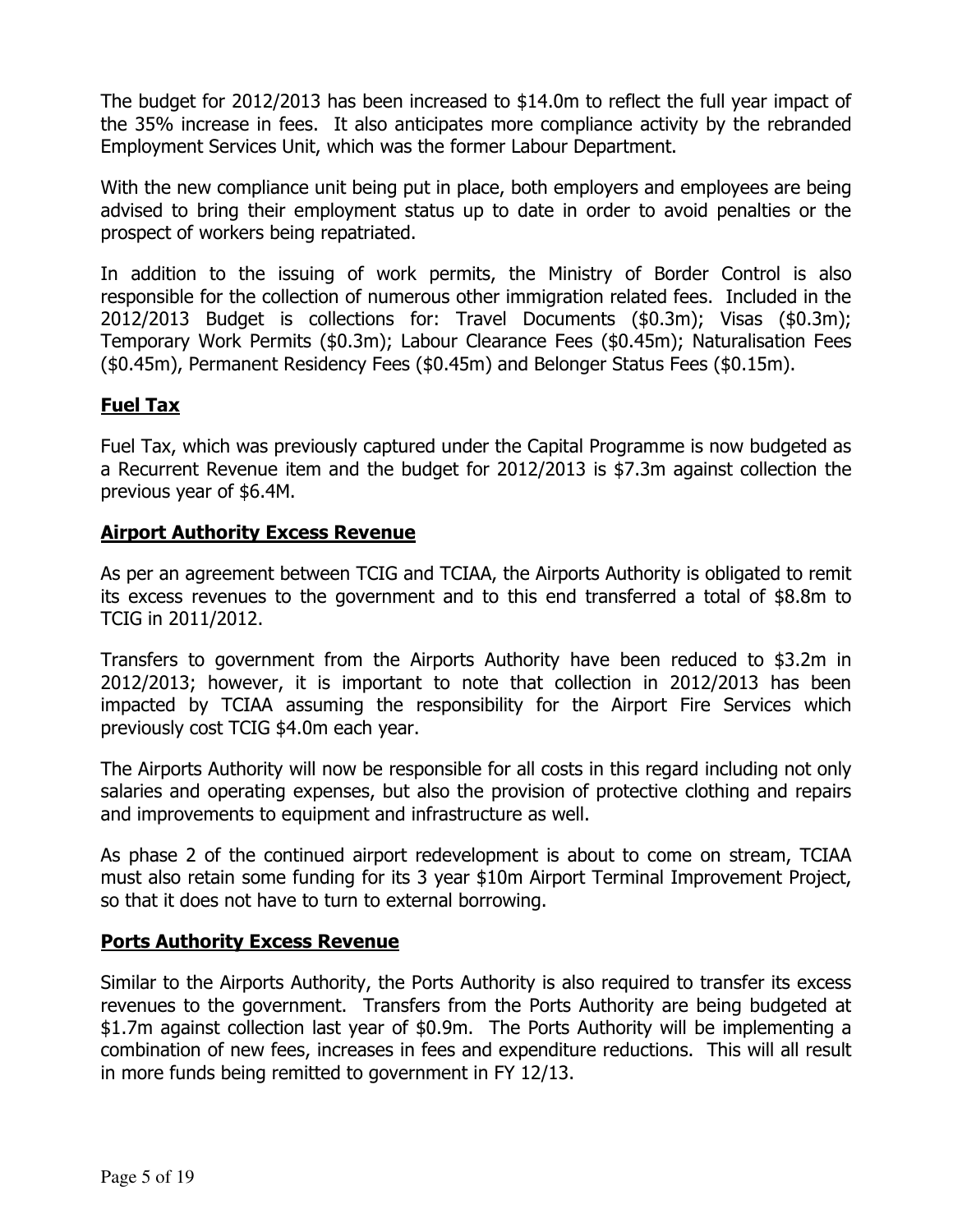# Financial Services Commission Net Revenue

Financial Services Commission revenues are currently budgeted at \$2.8m which is on par with the 2011/2012 Budget. However, additional work will be done during the financial year to ensure that the FSC remits above budget to TCIG.

### Telecommunication Licences and Communications Tax

Telecommunication Licences and Communications Tax are both budgeted at \$3.0m respectively. Communications Tax stood at \$2.5m at the end of 2011/2012 and Telecommunication Licences was \$2.9m.

#### EU Grant

The 2012/2013 Budget includes in Other Revenues  $$5.0m$  in reference to the EU 9<sup>th</sup> tranche of funding.

TCIG has made substantial progress against the EU compliance matrix and the funds are expected before the end of the third quarter. These funds were previously frozen by the EU due to a lack of confidence in TCIG's ability to properly manage its finances. The reinstatement of this grant is quite important, sending a very clear message that much progress has been made in terms of the management of TCIG's finances and that we are once again able to secure investor confidence.

Furthermore, the receipt of the EU  $9<sup>th</sup>$  tranche of funding is quite significant as it leads on to the possible release of the  $10<sup>th</sup>$  tranche of funding which is in excess of \$12m that can be used to directly fund infrastructure projects.

#### Bank Services Tax and Insurance Premiums Tax

Bank Services Tax and Insurance Premiums Tax were new taxes that were implemented in September 2011, three months later than originally budgeted. Both proved to be quite a challenge where against a budget of \$1.5m, Bank Services Tax only totaled \$0.6m and against a budget of \$1.2m, Insurance Premiums Tax only totaled \$0.3m.

Due to the disappointing level of collection in 2011/2012, a conservative budget of \$1.5m was set for Bank Services Tax and a further \$1.0m has been budgeted for Insurance Premiums Tax in 2012/2013.

#### Business Licence Fees

With reference to Business Licencing Renewal Fees in 2011/2012, contrary to reports from some quarters that licenced business activities in the Turks and Caicos Islands are on a strong decline, against a budget of \$3.0m, the government actually exceeded its budget and collected \$3.2m Business Licencing Renewal Fees in 2011/2012. In addition to this a further \$0.2m was also collected in the form of Business Licence Application Fees. Thus the total amount of funds collected from business licence renewal and application fees in 2011/2012, amounted to \$3.45m. This was an increase of \$1.3m (67%) above the total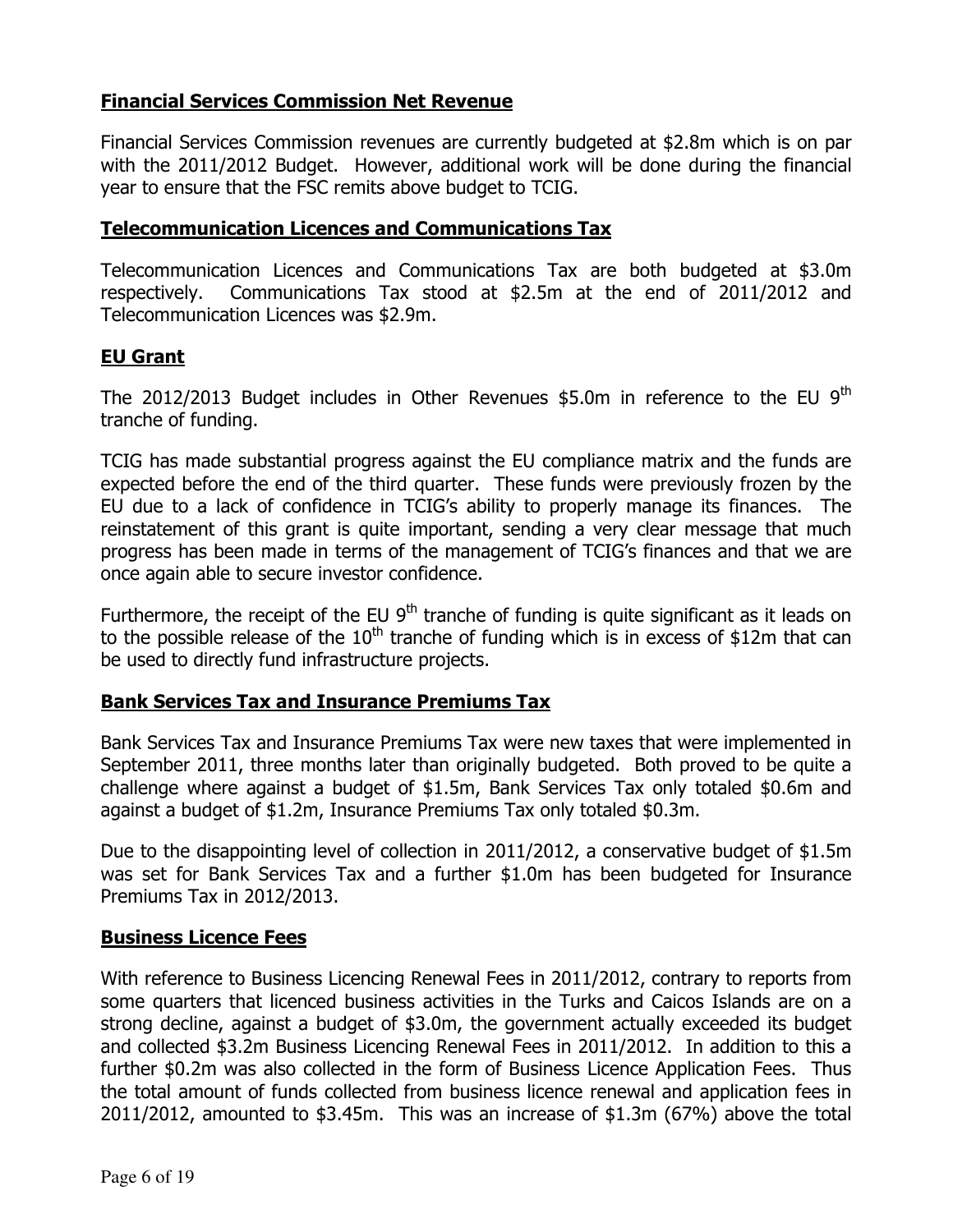fees collected in 2009/2010 and an increase of \$2.2m (200%) when compared with the total fees collected in 2010/2011.

The 2012/2013 Budget forecasts Business Licence Renewal Fees at \$3.25m, which is a small increase of \$50,000 above the amount collected last financial year and Business Licence Application Fees at \$0.25m.

Thus far, during the month of March \$700,000 was prepaid in relation to Business Licence Renewal Fees for 2012/2013 and a further \$1.2m was collected in the month of April for the same fees.

Business Licence Application Fees on the other hand amounted to \$60,000 in the month of April alone, which amounts to 24% of the total amount of application fees collected in 2011/2012. This shows that there is still a strong licenced business presence in the Turks and Caicos Islands.

### Sand Mining

An open tender process has been conducted and two successful bidders were chosen for the Sand Mining contracts. The contracts have been drafted and are out for comments from the successful bidders. Once signed and implemented these contracts should yield a minimum of \$1.5m in licence revenue for government this upcoming financial year.

#### SIPT/Civil Recovery Income

Included in Other Receipts is \$9m for SIPT/Civil Recovery Income. TCIG has already received \$5.0m as a result of the \$6.0m grant from FCO. Five million dollars of this sum was earmarked as a reimbursement to TCIG for costs incurred in 2011/2012. The other \$1.0m is earmarked for capital works that must take place in order to house the SIPT trials.

Taking into account the \$5.0m already received, a conservative estimate of a further \$4.0m has been included in the 2012/13 budget for additional recoveries from individuals under investigation. This is extremely conservative based on the fact that there has already been a successful judgment of \$9.0m against the Emerald Cay developer and the fact that payment plan arrangements are already in place with numerous other parties.

### Other Revenues

Other sources of revenue included in the 2012/2013 Budget are: Vehicle Licences (\$2.8m); Drivers Licences (\$0.5m); Seaport Departure Tax (\$1.4m); Overtime Cost Recovered (\$1.2m); Sale of Water (\$1.0m); Contributions to Special Scholarships, which are mandated contributions from developers based on development agreements (\$0.5m) and Migrant Health Processing Fees (\$1.0m); among many other fees and charges.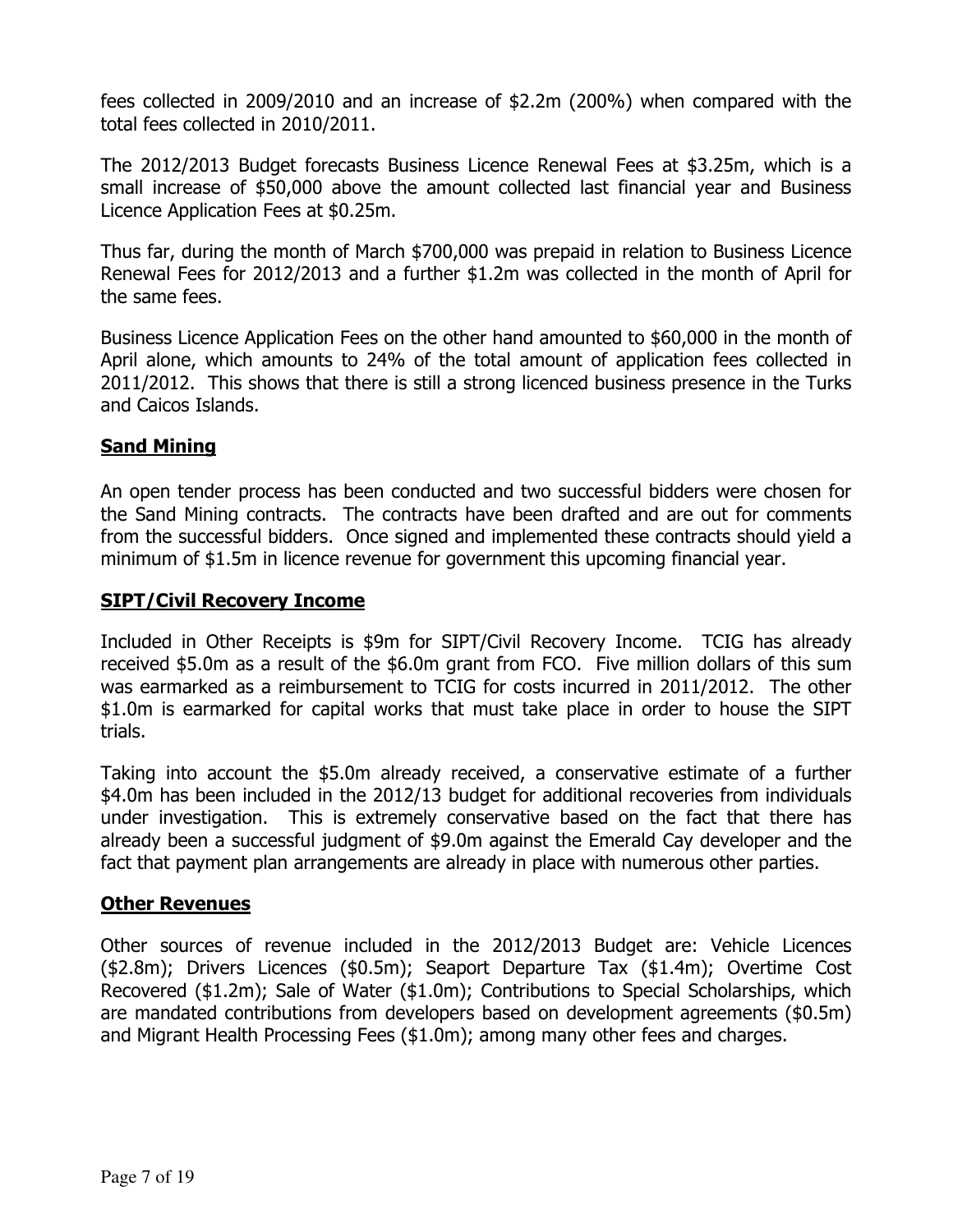# Expenditure:

At the end of 2011/2012 Expenditure totaled \$197.2m. The budget for 2012/2013 includes an expenditure budget of \$180.0m which is a \$17.2m (8%) decrease compared to the previous years' expenditures, mainly due to substantial reductions in manpower costs, in transfers to NHIB and in historic liability payments

#### Personal Emolument Costs

Personal Emoluments remain TCIG's most significant costs. Here the 2012/2013 Budget includes \$57.6m. This is a substantial decrease of \$9.9m (14%) from the previous years' actual expenditure of \$67.6m. This is a direct result of the recently completed Voluntary Severance Scheme. As a result of the scheme the government now has a much leaner, but more well defined civil service that is still able to carry out the mandate of the government and provide for the needs of the people.

The breakdown of Personal Emolument Costs is:

| Established Staff Basic Salaries (including NIB/NHIB) | \$41,057,807            |
|-------------------------------------------------------|-------------------------|
| Wages                                                 | \$3,907,125             |
| Allowances                                            | \$7,648,303             |
| Rewards and Incentives                                | 21,500<br>$\mathcal{S}$ |
| Pensions                                              | \$4,000,000             |
| Gratuities                                            | \$1,000,000             |

The budget for 2012/2013 reflects a \$1.5m decrease in costs as a result of the Fire Officers being transferred from TCIG's payroll to the Airports Authority and savings of \$3.6m resulting from the VS Scheme. The budget for Personal Emoluments includes \$1.5m to fund critical vacant posts that are essential to the Government. The wage budget of \$3.9m has been reduced by \$3.5m from the previous year's expenditure of \$7.4m.

Gratuity expenditure has also been reduced by a substantial sum from \$3.9m spent in 2011/2012 to \$1.0m budgeted in 2012/2013. This results from the revised gratuity policy and the departure under the severance scheme of most of those persons who joined government service prior to 1992 and would have previously been entitled to gratuities in this and future years.

#### Public Service Reform Programme

A total of \$8.5m was spent on the Voluntary Scheme in 2011/2012 to cover the cost of severance payments to all staff that left in both February and March. This amount also included gratuity and leave payments made to staff that left the service at the end of February.

The budget for 2012/2013 includes a further \$3.0m, which is being budgeted to cover the additional outstanding leave and gratuity payments that are due to staff that left the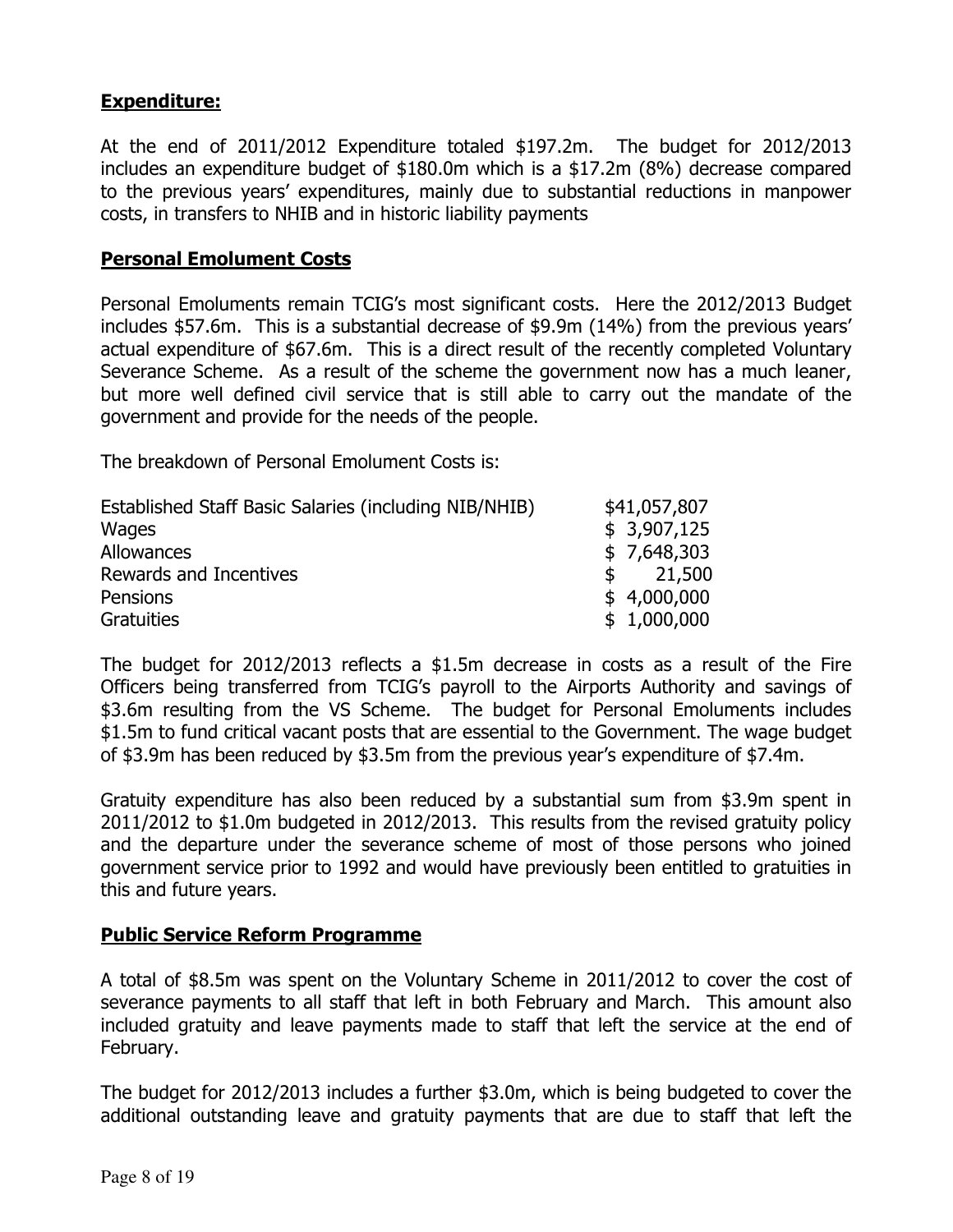service at the end of March. This sum also includes transfer and leave payments due to Fire Officers that were transferred to the Airports Authority.

### Transfers to National Health Insurance Board/Treatment Abroad

Transfers to NHIB were a major challenge in 2011/2012 where, against a budget of \$12.0m, TCIG actually transferred a total of \$25.2m, resulting in over expenditure of \$13.2m.

TCIG is normally obligated to transfer \$1.0m per month to the National Health Insurance Board to cover those NHIB costs that cannot be met from its members' contributions, such as Treatment Abroad as well as contributions for wards of the state. However, during 2011/2012, due to fiscal challenges being experienced by NHIB, TCIG assisted NHIB by covering in full its Clinical Service payments of \$2.0m per month to Inter Health Canada. This was done as a temporary measure allowing NHIB to work on increasing its contribution rate and to build up sufficient cash reserves to cover these costs going forward.

Unfortunately NHIB is still not in a position to resume the full responsibility for these costs in 2012/2013. Therefore TCIG has agreed to transfer \$1.5m per month to NHIB in 2012/13 to assist with these and other costs. This increases the budget from the normal transfer of \$12.0m to \$18.0m instead, but still well below the total transferred last year

In addition to budgeting \$18.0m as Transfers to NHIB for FY 2012/2013, TCIG has also budgeted \$5.0m for ICL Reconciliation (electricity, operating expenses) and Insurance Costs. While these costs items are also the responsibility of NHIB, they cannot be accommodated in their budget at this time.

In order to resolve this problem TCIG intends to work closely with NHIB during the financial year to help to improve their financial position and also to help in managing all costs in the healthcare sector more effectively.

#### Hospital Provisional Charges

Under the agreement with Inter Health Canada, TCIG's primary responsibility is to cover the cost of infrastructure and equipment costs. To this end, the TCIG budget includes \$18.4m in relation to Hospital Provisional Charges. This covers the monthly unitary and equipment cost payments

#### **Subventions**

In the 2012/2013 Budget, Subventions to statutory bodies have been reduced from \$8.4m the previous year to \$6.6m in 2012/2013. The 2012/2013 Budget reflects the closure of TCInvest and a 25% reduction in all other statutory bodies' budgets from the previous year. As the statutory body reform is just under way the budget has not factored in any major savings from the closure or amalgamation of any further statutory bodies.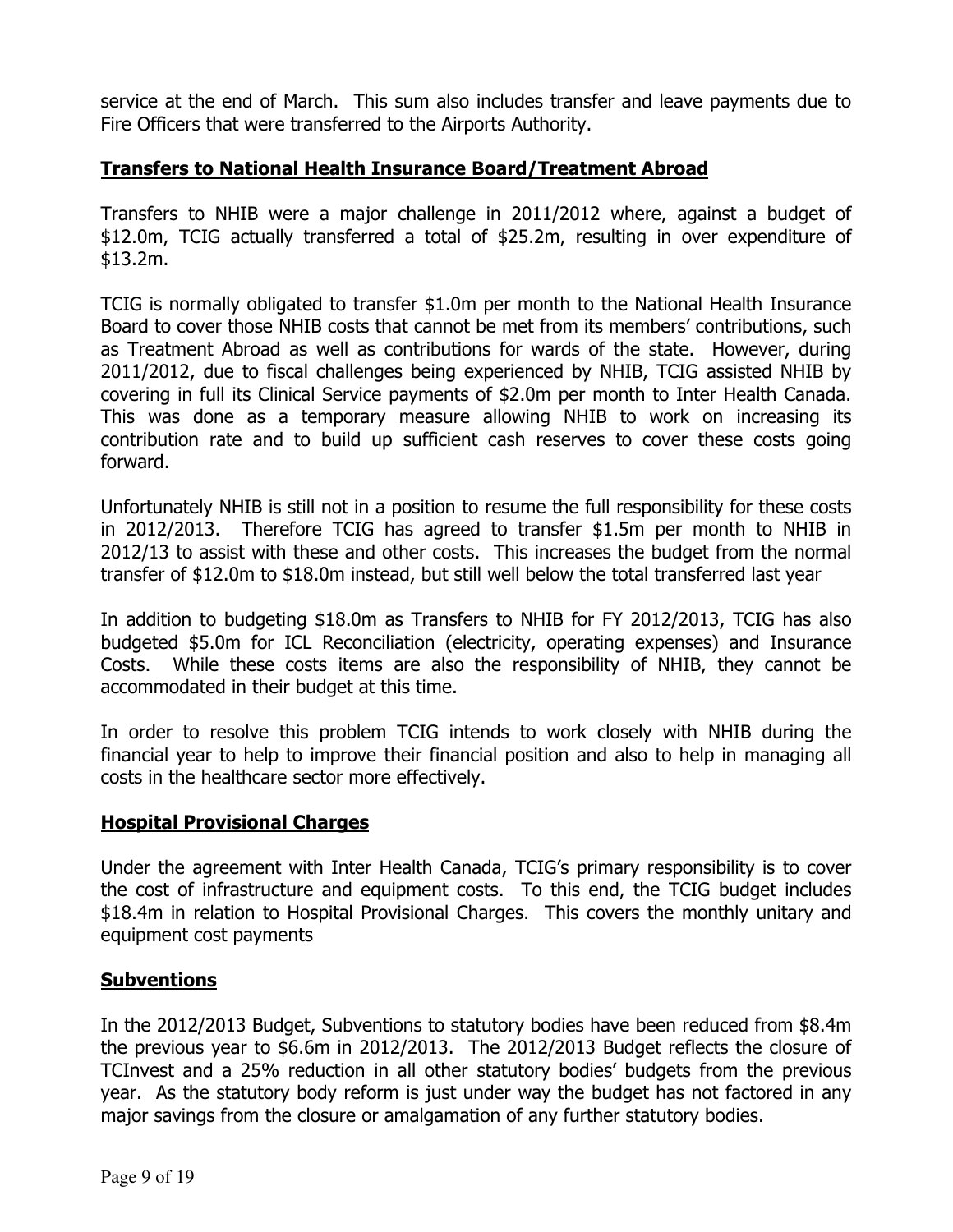The Statutory Bodies Reform Programme is advancing and will involve an in depth review of each statutory body, in order to assess their operations and the necessity of them remaining in place and remaining as statutory bodies instead of being incorporated within government departments.

# SIPT/Civil Recovery

SIPT Expenses are included in the budget at \$7.0m; while Civil Recovery Expenses are budgeted at \$5.0m. This is in line with previous years' expenditures. In addition to this, a provision of \$2.5m has also been included in Operating Expenses under the Judiciary Department to cover the legal aid cost of the SIPT Trials, with another \$0.1m being included for Civil Recovery Court Costs. As you are aware Legal Aid is a social benefit which is available to all persons being tried before the Supreme Court. To this end the Judiciary Department has already received applications in this regard.

Previous years' SIPT/Civil Recovery costs have been mostly reimbursed by the UK Government or covered by other recoveries. At the end of 2010/2011 the FCO transferred \$10.0m to TCIG to assist with the costs of SIPT/Civil Recovery and a further \$6.0m was received in April, 2012, in addition to the \$1.25m recovered from an individual under investigation in 2011/2012.

### Grants and Contributions

Grants and Contributions of \$3.4m, have been substantially reduced from the previous year's expenditure of \$4.8m. This is primarily due to the expenditures on scholarships being reduced from the previous year's expenditure of \$3.8m to \$2.65m. As the large number of students granted scholarships in previous years have come to the end of their courses, the number of new scholarships being granted is expected to be maintained at previous levels within this reduced budget

The budget presented for scholarships includes not only the continuing cost of all students currently on scholarship, but also includes funding for new local Community College Associate Degree and Bachelor Degree scholarships as well as new international scholarships based on priority and performance.

# Social Development Costs

Paying particular attention to the area of social development, the Department of Social Development's budget has been increased from \$1.3m spent in 2011/2012 to \$1.7m for 2012/2013. This includes a Home Help Services budget of \$0.3m, \$0.2m for Care of Juveniles, \$0.1m for Welfare Benefits, \$0.1m for Continuous Education, \$0.125m for the new Juvenile Center Operating Costs and \$0.1m for Electronic Monitors as an alternative to prison sentencing.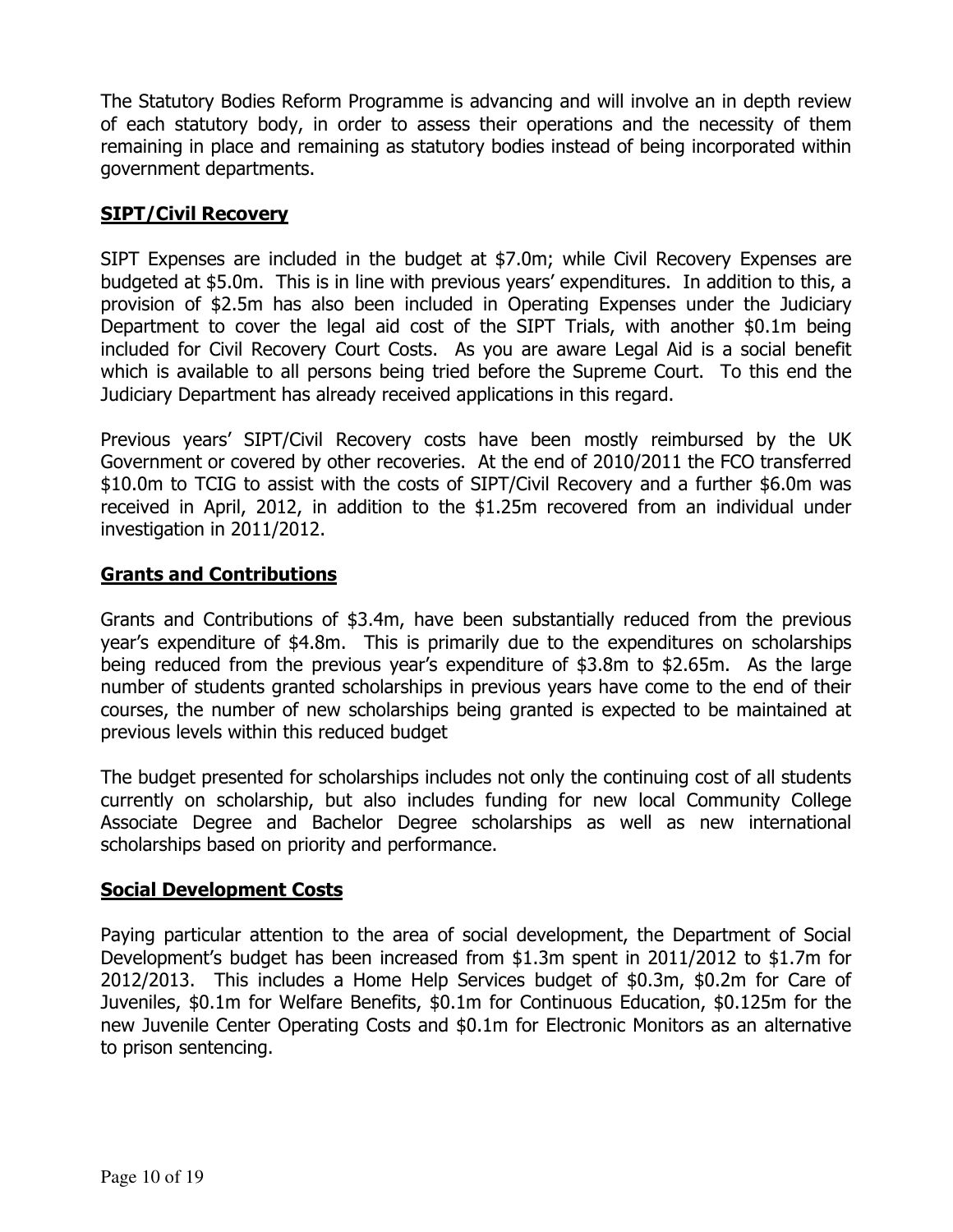The Social Development Department has been reformed and has done some impressive work with the Courts in the past few months with Welfare Officers filling the role of probation officers to the courts.

#### Maintenance Costs

A significant increase in expenditure has also been recorded in Maintenance Expenses. This has been increased from \$3.7m spent in 2011/2012 to a budget of \$5.3m for 2012/2013. This deliberate increase includes a budget of \$1.0m for road maintenance, \$0.25m for maintenance to school buildings; \$0.2m for maintenance to other government buildings; \$0.65m for street lighting; \$0.2m for reinstatement costs to leased office buildings and \$1.8m in relation to the Solid Waste Management Scheme. This demonstrates the Government's commitment to working towards improving infrastructure around the islands and also to improving the standards of government owned and operated properties.

#### Other Expenditure

Included under Other Expenditures are significant increases in expenditure regarding Computer Licence, Software and Maintenance fees which have increased as a result of TCIG's commitment towards becoming fully compliant with our software licence agreements.

Other Expenditures also includes Insurance Costs of \$0.5m. This covers Police Accidental Death Insurance of \$0.1m, Third Party Insurance for government vehicles of \$0.1m and the Caribbean Catastrophic Risk Insurance Facility of \$0.3m. The Catastrophic Risk Insurance facility is a pooled facility with other Caribbean islands and is quite important as, once a category 3 or above hurricane is experienced in TCI, an automatic cash payout is generated.

Hosting and Entertainment Expenses of \$0.1m actually includes the cost of hosting meetings and conferences and the Training budget of \$0.4m includes training for all government departments including the Police of \$0.1m.

Advertising and Promotions expenses have increased to \$0.2m as a result of the Investment Unit advertising and promotion costs of \$0.15m.

Captured under Sundry Expenses are Repatriation and Exportation Expenses of \$1.0m and Central Purchasing Unit Unallocated Stores Adjustments of \$0.1m.

Travel Expenses, Professional and Consultancy and numerous other expenditure accounts have been kept in line with expenditures for the previous financial year.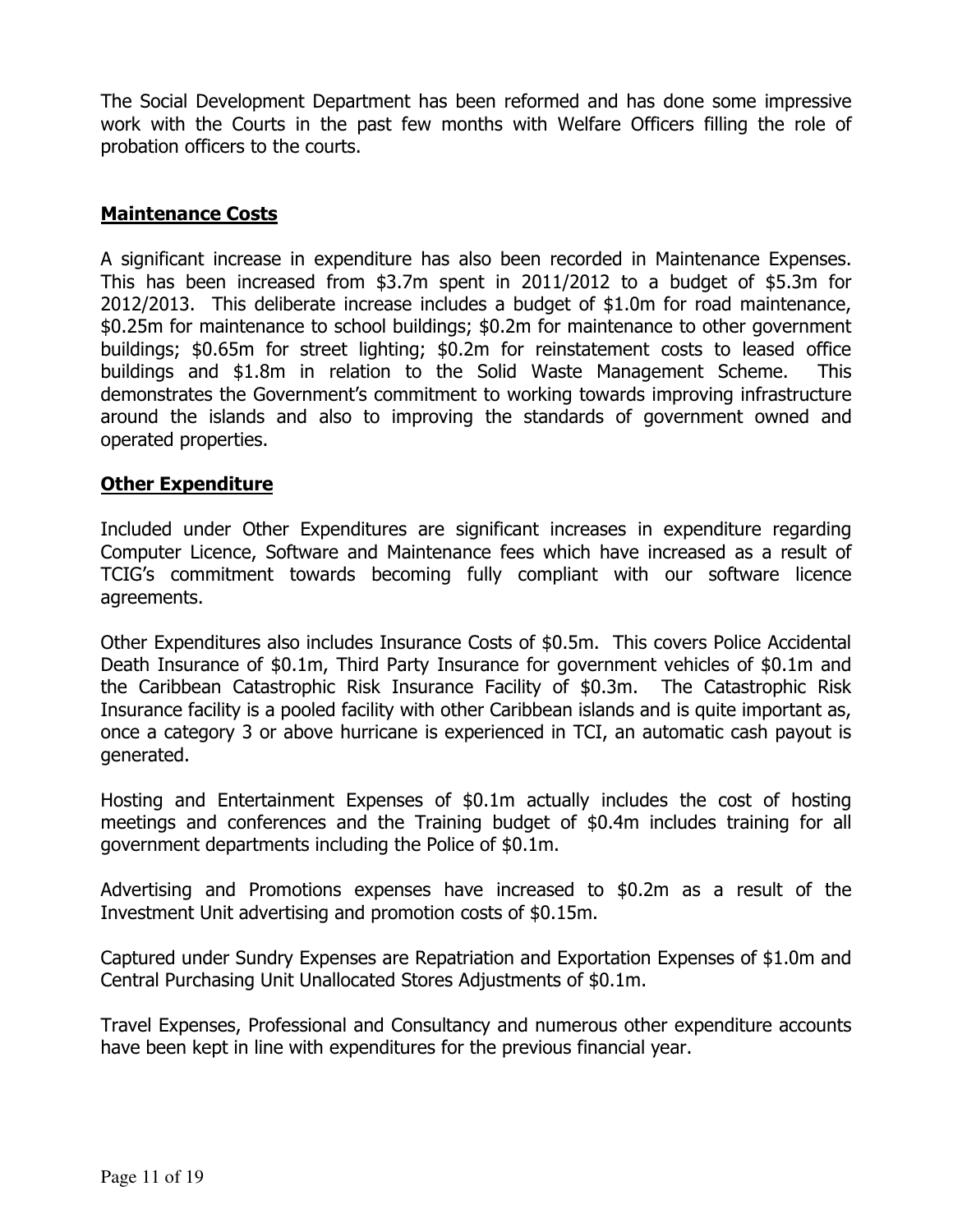## New Expenditure Accounts

A number of new expenditure heads have been added to the 2012/2013 Budget. These include: the Director of Public Prosecutions Office (\$1.0m); Crown Land Unit (\$0.5m); Investment Unit (\$0.5m); National Audit Office (\$0.2m); Chief Internal Audit Office (\$0.1m); Juvenile Center (\$0.1m) and Radar Operations (\$1.0m). These costs have been distributed among all expenditure codes and have largely impacted office expenses, salaries, operating expenses and other expenditure accounts.

### Provisions Accounts

To safeguard against potential unplanned and undecided expenditures, the budget also includes various provisions accounts, including: \$3.0m for Investment in Milestones which can be used to fund the additional costs of investments needed in the Elections and other departments; \$1.5m is budgeted as a part year Provision for the possible funding for Elected Government (elected members' salaries, etc) and a budget of \$6.2m has been included for Historic Liabilities that were quite a challenge in the last few years.

### Contingency Fund

In addition to the provisions accounts, a prudent Contingency Fund of 3% of total expenditure (\$5.0m) has been included in the revenue budget to accommodate unforeseen and extraordinary costs.

On top of this, a Special Contingency Fund of \$6.0m has also been included below the revenue account surplus to account for any other unexpected budget variances that may occur during the financial year. The Special Contingency Fund will only be used to cover adverse budget variances in extreme circumstances and will be done with the prior approval of the UK Government. If the financial outcomes for 2012/13 remain in line with budget, it may be possible with UK Government approval to release some or all of this special contingency provision for additional infrastructure improvement works.

#### Overall:

An achievable revenue target of \$200.6m has been set. There are a number of possible revenues that at present are not sufficiently certain to include in the budget, such as the Emerald Cay judgment of \$9.3m and other potential revenue upsides.

It has been agreed that should there be any additional windfall revenues outside of the budget during 2012/2013, these sums would be paid into the Sinking Fund in order to build up capacity to pay down the national debt which is a key priority.

In regards to expenditure, various provisions have been built into the budget to safeguard against external and other shocks, where in addition to the normal Contingency Fund of \$5.0m and the provision for historic liabilities of \$6.2m; a Special Contingency Provision of \$6.0m has been created 'below the line', with the intention that this will only be released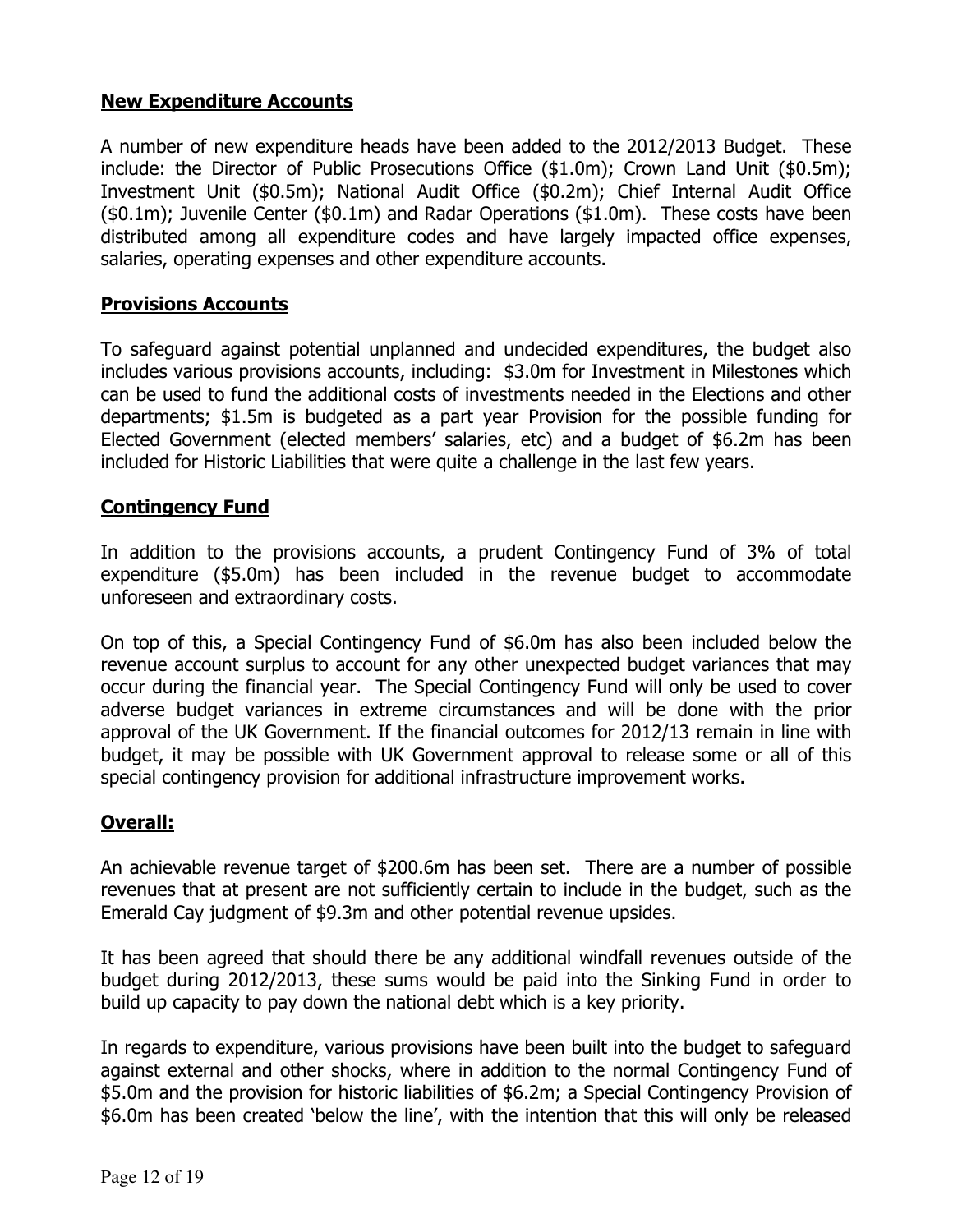for discretionary capital or revenue expenditure purposes with the approval of the UK Government. This contingency fund will also be used to pay into the sinking fund if revenue and expenditure perform in line with the budget and it has not been used for any other purpose; otherwise it will be available to protect against unbudgeted adverse events.

It should be noted that a \$7.0m contribution to the Capital Programme must be funded from the Revenue Account. Bond repayments of \$5.9m must also be met from the Revenue Account, so the proposed 2012/13 TCIG Budget shows a net overall cash surplus of \$3.8m which is considered realistic and achievable.

# Capital Programme

The Capital Programme expenditure budget has been increased from \$5.5m actual expenditure in 2011/2012 to \$16.2m in 2012/2013; \$14.4m is in relation to TCIG funded expenditure and \$1.8m is in relation to Grant funded expenditure. It has been agreed with the loan guarantor that capital expenditure commitments will not be made until the income to pay for them is received or certain to be received.

TCIG funded capital expenditure is budgeted to be funded by a transfer from the consolidated fund of \$7.0m and proceeds from sale of land of \$7.4m. As the Crown Land Bill has been passed and the Crown Land Unit put in place, activity on crown land will shortly be reopened and based on the new Crown Land Ordinance will see certain transactions moving straight to freehold title, thus resulting in sale of land revenues to the government.

We have applied strict prioritization criteria to TCIG funded expenditures which it has been decided are: education, health, infrastructure and improvements to government owned facilities. Although these expenditures are critical, we also need to ensure that our finances do not deteriorate further. Thus we will only go forward with each expenditure item once the money to pay for them has either been received or is certain to be received.

Capital Projects in the four critical areas are as follows:

# Education

With regards to the education sector, the budget includes \$0.9m for the construction of buildings at the Ona Glinton Primary School, \$0.5m for the new administration block at the HJ Robinson High School, \$0.3m for additional toilet blocks at the Clement Howell High School; \$0.1 for a Canteen at the Clement Howell High School and \$0.2m for the construction of a bathroom block at the Ianthe Pratt Primary School

# Health

In the health sector, the capital budget includes: \$0.1m for upgrades to the Salt Cay Clinic and \$0.1m for furniture and equipment for the Middle Caicos Clinic.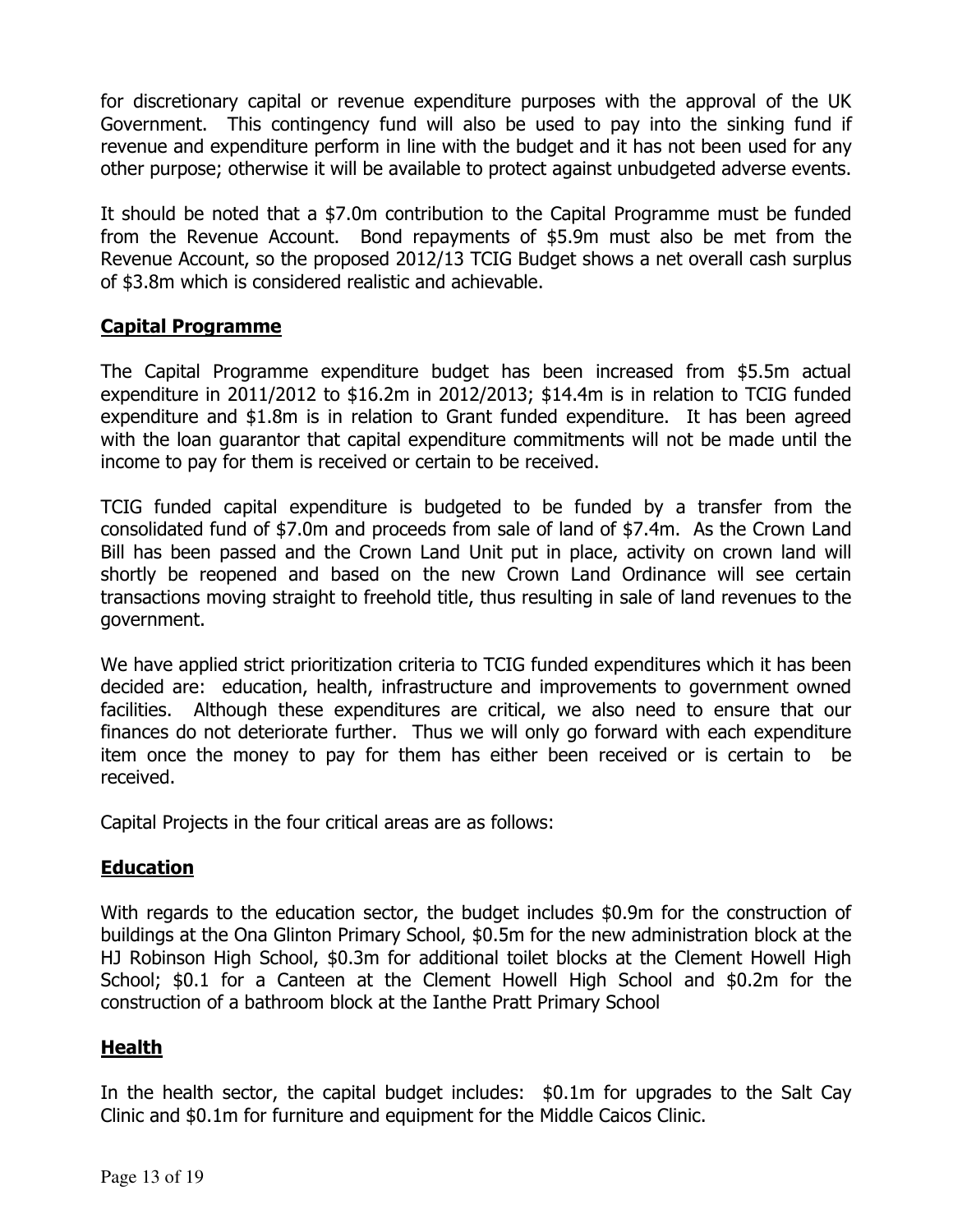### Infrastructure

In terms of infrastructure, the budget includes \$1.35m for repairs to the causeway that connects North and Middle Caicos and \$1.0m has been included for a new water RO plant and Equipment for Grand Turk, along with a further \$0.3m for repairs to the water catchment facilities in both Grand Turk and South Caicos. This will result in a much needed improvement in water facilities for the residents of Grand Turk and South Caicos.

#### Government Properties

With regards to government owned properties: \$0.3m is being budgeted for the refurbishment of the former Immigration Office at South Base in Grand Turk, with another \$0.3m being budgeted for refurbishment works at the former Chief Secretary's Office in Grand Turk.

The budget also includes: \$0.3m for the construction of a Customs Warehouse and Office in Grand Turk; \$0.3m for the construction of a Remand/Detention Center in Providenciales; \$0.1m for a Home for Juveniles; \$0.4m for the renovation of the Providenciales Magistrates Court and a further \$0.1m for the South Caicos Community Center.

#### **Other Capital Expenditure**

Included in other capital expenditure is \$0.3m for TCIG's contribution to the EU Housing Initiative and \$0.3m for TCIG's contribution to the Carnival Infrastructure projects; \$0.3m for the Radar System; \$0.2m for new Police Patrol Vessels and \$4.5m for Providenciales Airport Land Acquisition Costs.

#### Grant Funded Expenditure

Grant Funded Expenditure of \$1.7m will include \$1.0m for the EU Housing Initiative which will seek to aid in the repair of homes damaged during Hurricane Ike; while \$0.1m will be spent on the Strengthening of the Public Health Delivery System in the TCI, \$0.65m on the Bight Community Park, \$0.3m for the Contribution to the Basic Needs Trust Fund and \$0.04m on repairs to the South Caicos Disable Center.

#### Public Debt

At the end of March  $31^{st}$ , 2012, total debt stood at \$228.7m. This included loans held by TCIG (\$214.6m) and also those held by statutory bodies (TCInvest), but guaranteed by TCIG (\$14.1m); \$185m of that debt balance is guaranteed by the UK Government, which was necessary to finance the deficits from 2007 onwards and to repay all outstanding creditors. The remainder of the debt that is not guaranteed by the UK Government consists of bonds (\$29.6m) and the TCInvest loans (14.1m).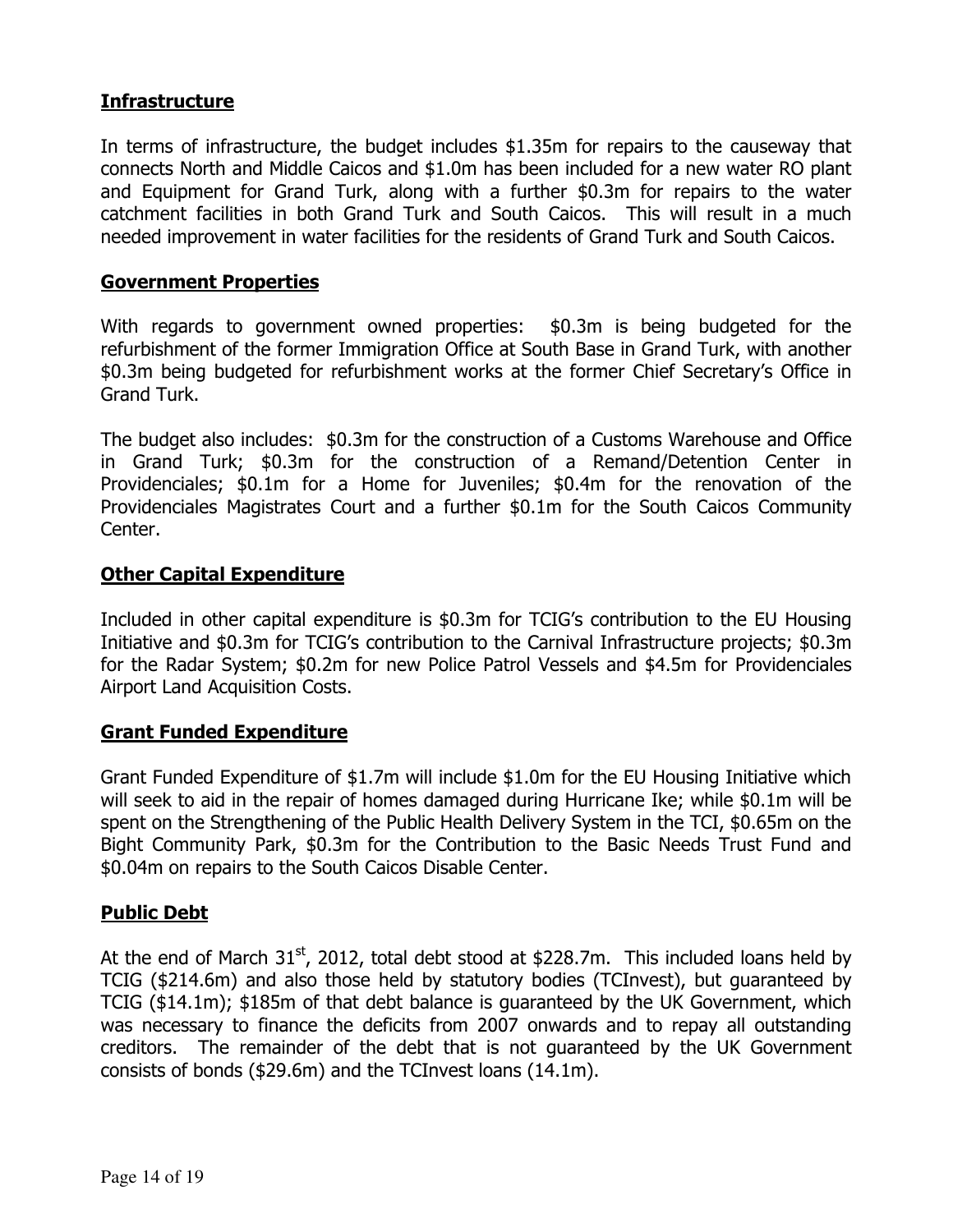Principal repayments of bonds due during 2012/2013 total \$5.9m and interest payments total \$7.7m. The very low interest rate facilities secured via Scotia Bank as a result of the UK Government guarantee has led to a saving of more than \$10.0m a year in debt servicing costs, compared with levels paid in 2009/2010.

Moving forward it is a key priority for TCIG to be able to pay down its national debt. This can only be done by of course generating fiscal surpluses, which will allow reductions of debt stock, which is much preferable instead of having to borrow funds on a continuous basis to fund revenue account deficits and other capital costs.

It is the intention of the Government to create a Sinking Fund that will be used to accumulate funds towards the paying down of the national debt. At present, interest on debt is low due the UK Government guarantee and there is no repayment due for most of the debt until 2016. However, in future years interest charges will increase and large principal payments will become due. Thus we need to ensure that these are both affordable.

#### Context of the Budget in relation to the Wider Economy

The Turks and Caicos Government has clearly benefited from significant gains during 2011/2012. This is despite not being able to implement \$4.3m of its proposed revenue measures, including, but not limited to: Water Consumption Tax which was budgeted at \$1.6m; Water Consumption Tax which was budgeted at \$0.7m and Sand Mining Fees which were budgeted at \$2.0m. Despite all these revenue shortfalls TCIG was still able to exceed its revenue budget.

Revenue collection during 2011/12 in both the Tourism and Real Estate sectors showed a substantial increase in economic activity in those areas and the start of a rebound in the Turks and Caicos Islands economy.

Revenue collection in business licence renewals and applications show that businesses still want to do business in the Turks and Caicos and collection from the Tourism Sector including Accommodation Tax which exceeded \$33m, Seaport Departure Tax of \$1.4m and Vehicle Stamp Duty of \$0.8m, show that tourists still love to visit our shores and we are still well placed in the tourism market.

2011/2012 saw the arrival for the first time, of the Turks and Caicos Islands one millionth visitor, which was a historic occasion and all indications show that 2012/2013 will be an even more economically successful year.

With the new Investment Unit having already been put in place, there are over 20 major development projects currently under consideration. This added to the Government's Capital budget of \$16m means that much needed extra cash will begin to circulate through the Turks and Caicos economy which will help to jump start other economic activity and employment, particularly in the construction industry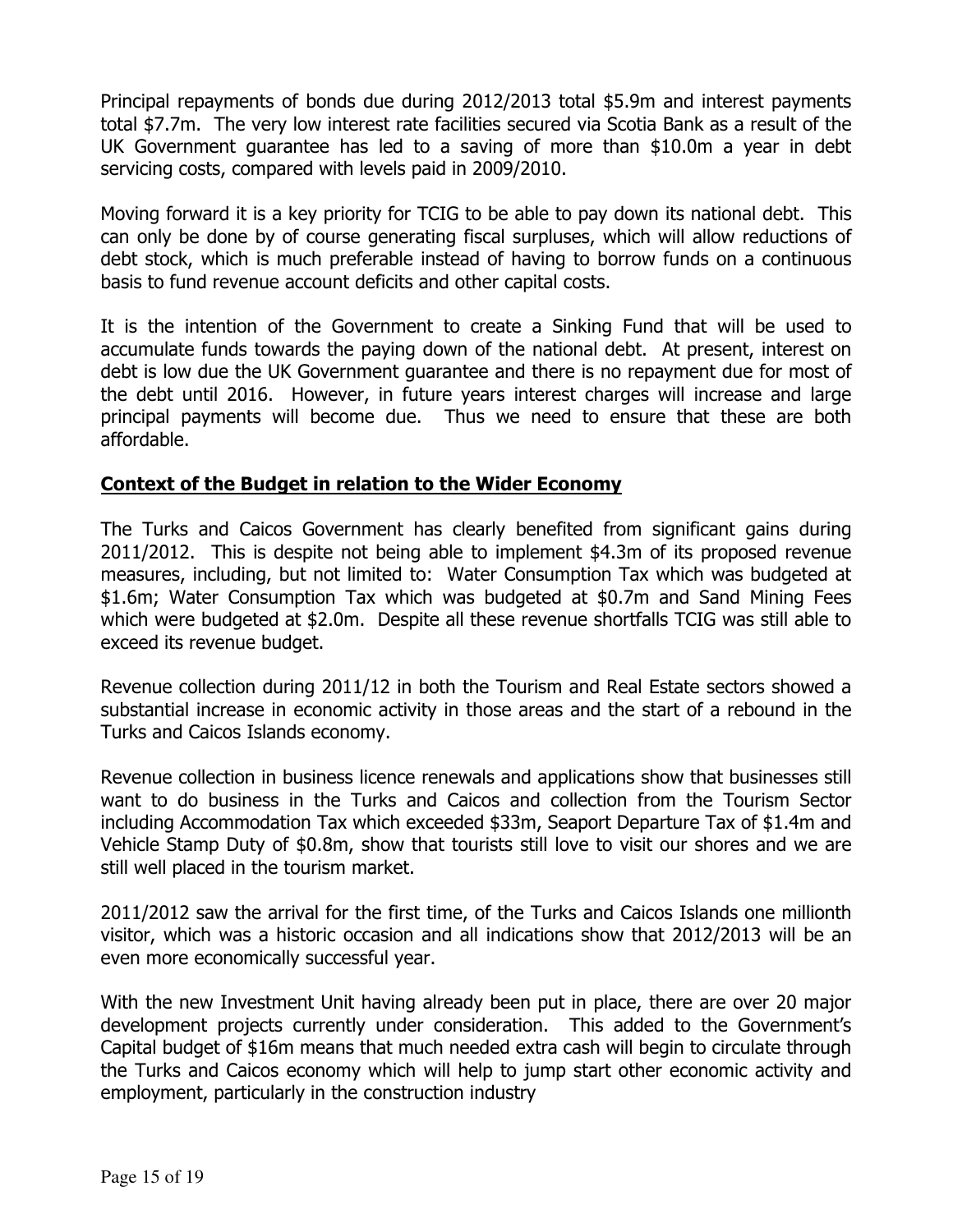## Improved Business Practices

Much has been done in the past year to improve the way that TCIG conducts its business. As mentioned, in addition to putting in place a new Investment Unit, TCIG is also improving and streamlining the offering of concessions and the drafting of development agreements to reflect more equitable practices.

In addition to reforming the way that TCIG conducts business, TCIG has also sought to protect and preserve the rights of its citizens by conducting a major legislative reform project which will see the completion/revision of over 80 pieces of legislation, included, but not limited to a new: Crown Land Ordinance; Elections Ordinance; Employment Ordinance; Juvenile Justice Bill; TCI Domestic Violence Bill and Health Regulation and Health Professions Bill. These are all vital instruments that will help to protect the rights of the citizens and belongers of the Turks and Caicos Islands and will help to make our country a better place to live.

#### Financial Management

In the area of financial management, as of April  $1<sup>st</sup>$  a new Public Financial Management Ordinance came into being which will ensure the safeguarding and protection of the Government's finances and will hold Accounting Officers and Statutory Bodies to a higher level of accountability.

The new National Audit Office Ordinance will also see the Audit Department as of September  $1<sup>st</sup>$ , 2012 split into two critical bodies: the National Audit Office which will be set up as an independent statutory body and the Internal Audit Office, which will be required to ensure internal compliance within government; while the Chief Financial Officer Ordinance will set out the CFO's executive position in TCI's government for the period of the UK Government's loan guarantee.

During 2011/2012 I am happy to report that the Treasury was able to produce 4 years of back logged financial statements from 2007 onwards that are now with the Audit Department to be audited within the approved timeframe.

During the year TCIG also worked to improve its relationship with the public by trying to keep the public more informed of the operations and finances of the government. This was done through the publication of quarterly reports on government finances. These reports detail the fiscal position of the government at the end of each quarter and are posted on the governments' official website.

The new PFM Ordinance dictates that this practice will continue with not only the Ministry of Finance having to update the public on a quarterly basis, but also requires that once ministerial government is back in place, it will also be the responsibility of the Minister to ensure that the House of Assembly and the public is kept informed of the finances of government on a continuous basis.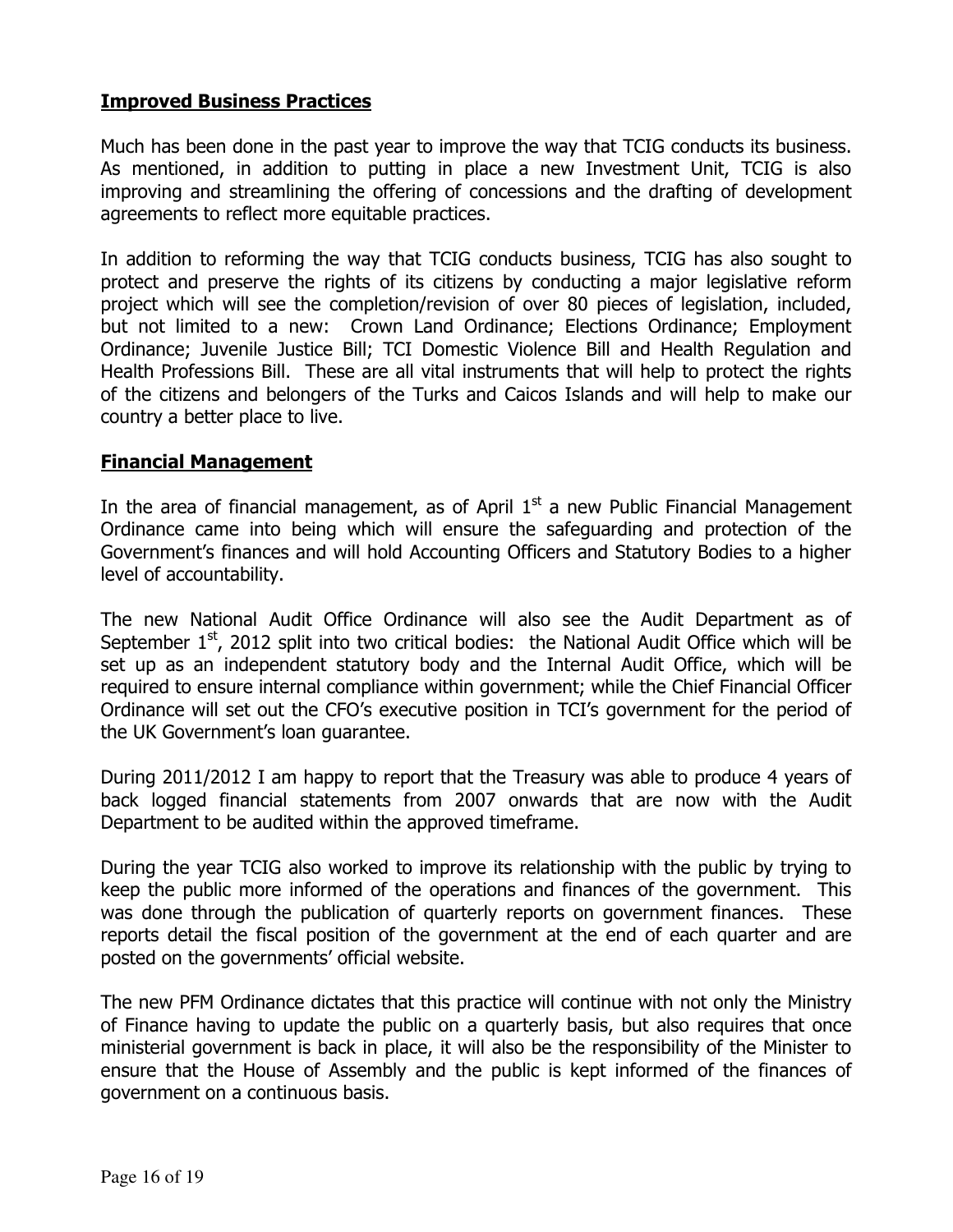# Future Outlook

The Turks and Caicos Islands Government is in the process of drafting a new Development Strategy for 2013 through 2017. This Strategy aims to respond to new economic circumstances.

The new Development Strategy updates the earlier development plans, making adjustments for the national and global recession, focusing on further reforms to be considered for adoption by the next elected government of the Turks and Caicos Islands (TCI).

It is our intention to make the Turks and Caicos a well-governed country where balanced, sustained and increasingly diversified growth and development will lead to equal opportunity, security and empowerment for all members of society.

Much has been done in terms of putting in place a modern Public Finance Ordinance that speaks to the roles of the Minister, the House of Assembly and Accounting Officers, budget execution and reporting, and the management of public funds.

TCIG has also been able to develop proper reporting systems through the development of monthly departmental and stakeholder financial reports, quarterly financial reports published on the government website and in local media, and internal forecast documents which project revenue and expenditure for the remaining quarters of the financial year.

The 2012/2013 Budget demonstrates marked improvements in terms of increased revenue collection while reducing the levels of discretionary and other expenditure. During the financial year, we will continue to focus on revenue collection, monitoring and enforcement, and on prioritizing our expenditure and controlling costs to ensure adherence to the budget.

#### New Taxes and Protecting Vulnerable Persons

In last year's budget it was announced that a new 'Value Added Tax' (VAT) would be implemented from 1 April 2013. The implementation process for VAT is now well under way, with the public consultation on how it will be implemented in the course of being conducted. Many comments have already been made about VAT by businesses and members of the public, much of it adverse and based on misunderstandings.

I should like to take this opportunity to explain that whilst VAT is a new tax, it is really a replacement for existing taxes. It is not intended that VAT will raise additional tax, other than the opportunities it will provide for improved collection rates in some business sectors. I should also make it clear that VAT will be implemented in the simplest possible way for a small country like TCI, so additional costs imposed on businesses and on Government will be minimal.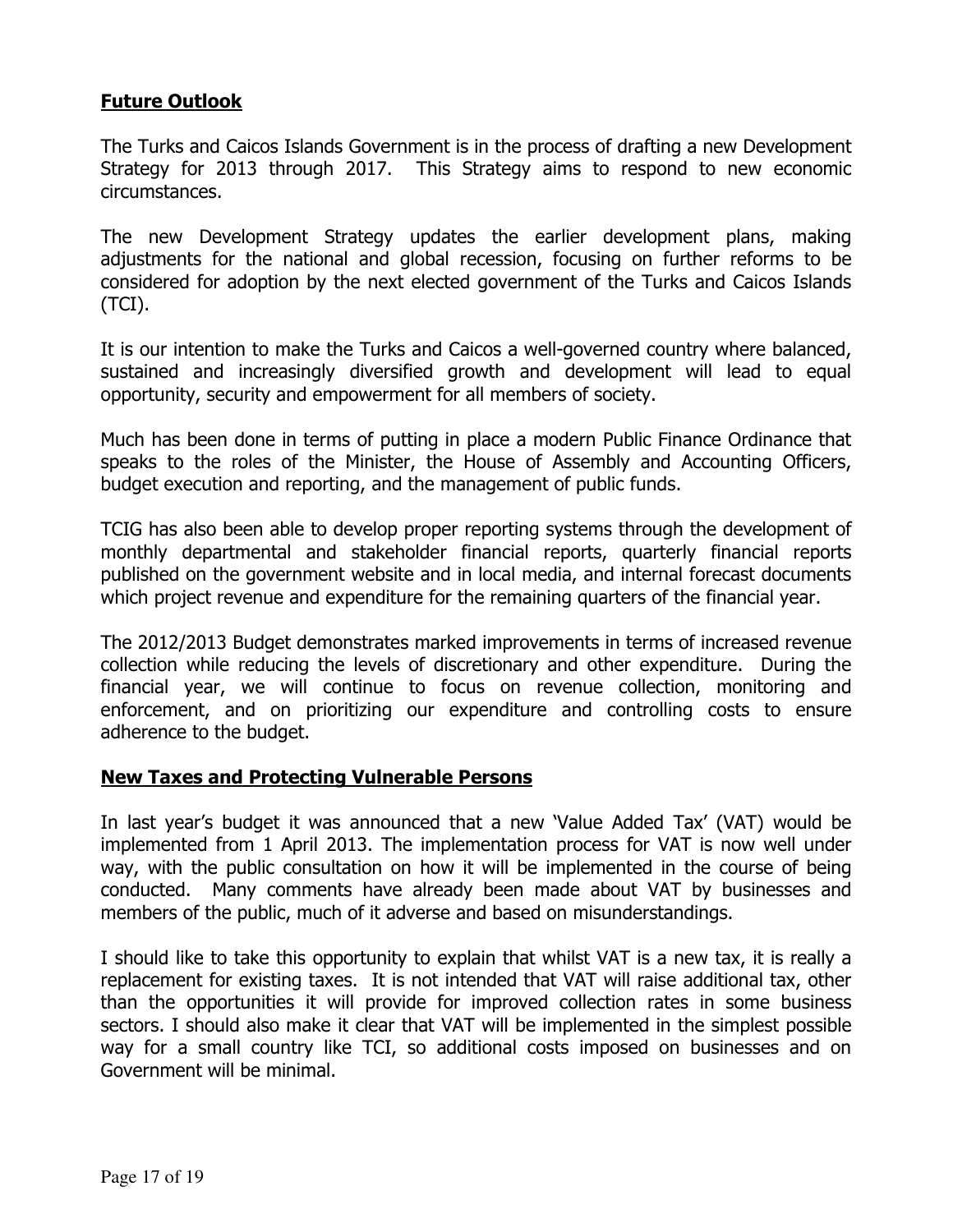The main reason for implementing VAT is to spread the tax burden more fairly across all business sectors and to reduce the tax losses occurring due to the past concessions offered to certain businesses under development agreements, which are no longer justifiable and result in unfair competition against those businesses that have not received such generous, or any concessions.

I can give an assurance that no other new taxes are under consideration and I do not expect any increases in existing taxes will be necessary now that a financial surplus is being projected in this year's budget.

It is very important for TCIG's future financial stability that VAT is implemented; as it will provide a sustainable source of government revenue that is fair across all sectors of the economy and does not discourage external investment in TCI as an income or property tax almost certainly would. These two taxes were recommended in previous consultancy studies as the alternatives to VAT that could provide a fair and sustainable source of government revenue in the longer term. However they were discounted in favor of VAT, for the reason of being discouraging to external investors.

I recognize that lower income and other vulnerable individuals need to be protected from the effects of tax on their living costs, so I intend to ensure VAT is implemented in a way that ensures this.

In the same way as import duties on basic food items and other essential healthcare products, etc are set at zero rate, so will such items also be exempted under the new VAT arrangements.

Once the VAT consultation period ends on 19 June, decisions will be made on exactly what exemptions will be included in the VAT legislation which will be approved in mid July. Adjustments in or removal of existing taxes will also form part of the implementation arrangements for VAT, so consideration will be given at the same time to how these can best be set in a way that also protects vulnerable individuals in a reasonable way, without undue loss of revenue to government.

### **Conclusion**

It has been a very difficult period over the past few years for the Turks and Caicos Government in the management of its finances. TCIG has required the assistance of not only the UK Government, but also the efforts of the individual ministries and departments within the Turks and Caicos Islands, most particularly the Ministry of Finance to be able to reform TCIG's finances.

The production of this budget has involved input, advice and support from all sectors of government who are all thanked for their contribution; most especially the Permanent Secretaries, Heads of Department and Budget Team within the Ministry of Finance who worked so diligently over the past 4 months to prepare this document. Profound thanks is